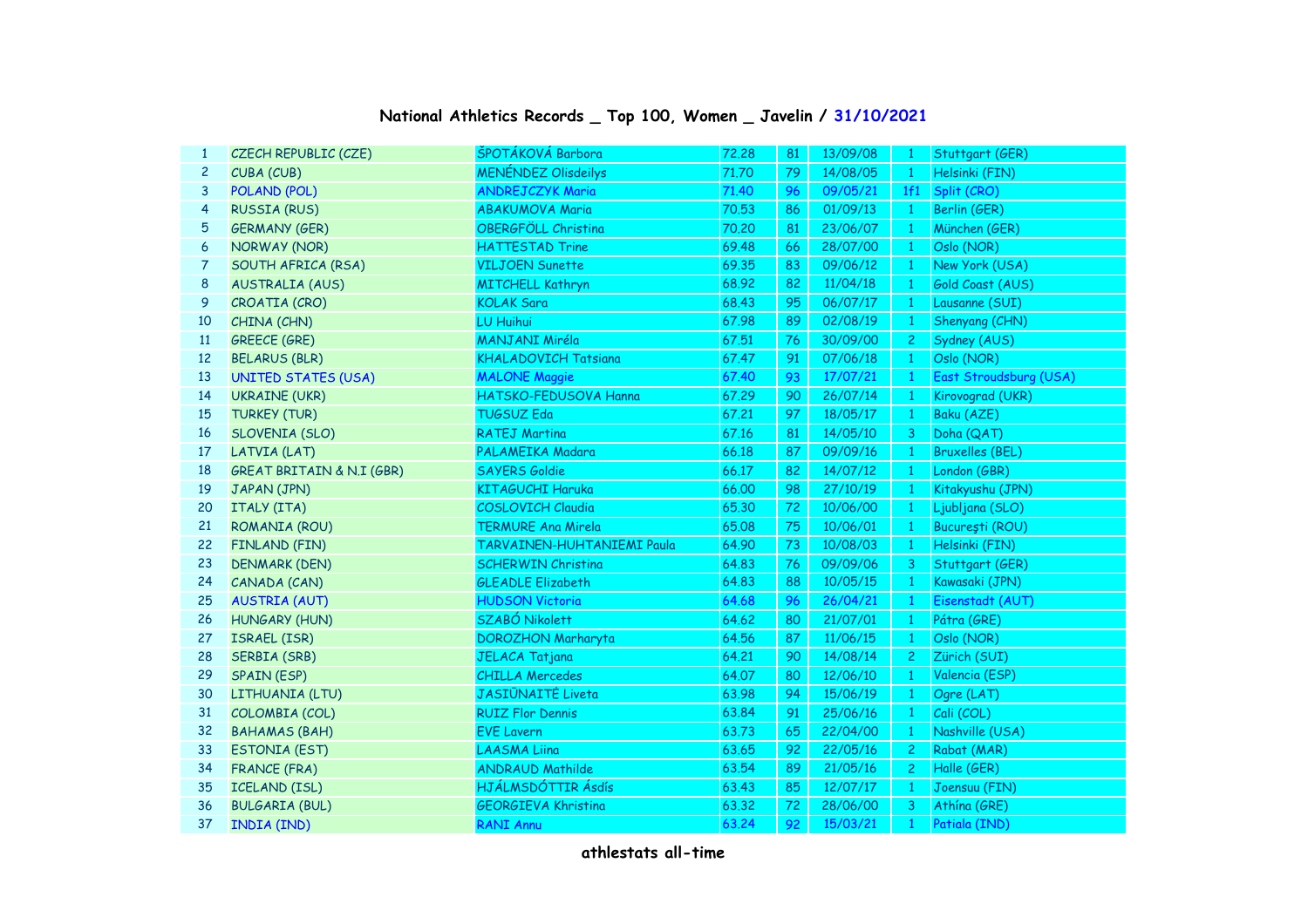| 38 | <b>BRAZIL (BRA)</b>        | DE LIMA Jucilene Sales               | 62.89 | 90     | 11/10/14 | $\mathbf{1}$    | São Paulo (BRA)           |
|----|----------------------------|--------------------------------------|-------|--------|----------|-----------------|---------------------------|
| 39 | <b>NEW ZEALAND (NZL)</b>   | PEETERS Tori                         | 62.04 | 94     | 22/02/20 | $\mathbf{1}$    | Sydney (AUS)              |
| 40 | SWEDEN (SWE)               | <b>FLINCK Sofi</b>                   | 61.96 | 95     | 16/08/13 | 4q1             | Moskva (RUS)              |
| 41 | THAILAND (THA)             | <b>PAMANG Buaban</b>                 | 61.40 | 86     | 14/08/07 | $\mathbf{1}$    | <b>Bangkok (THA)</b>      |
| 42 | <b>UZBEKISTAN (UZB)</b>    | SVECHNIKOVA Anastasiya               | 61.17 | 92     | 24/04/12 | $\mathbf{1}$    | Tashkent (UZB)            |
| 43 | JAMAICA (JAM)              | <b>McKOY Olivia</b>                  | 61.10 | 73     | 10/07/05 | $\mathbf{2}$    | Nassau (BAH)              |
| 44 | KOREA(SOUTH) (KOR)         | <b>CHANG Jung-yeon</b>               | 60.92 | 77     | 22/04/04 | $\mathbf{1}$    | Jeonju (KOR)              |
| 45 | NETHERLANDS (NED)          | <b>SCHOL Lisanne</b>                 | 60.92 | 91     | 08/06/19 | $\vert 1 \vert$ | Leiden (NED)              |
| 46 | TUNISIA (TUN)              | <b>SELLAM Aïda</b>                   | 60.87 | 77     | 23/06/04 | $\mathbf{1}$    | Tunis (TUN)               |
| 47 | <b>SRI LANKA (SRI)</b>     | BABARANDA LIYANAGE Nadeeka           | 60.64 | 81     | 17/07/13 | $\mathbf{1}$    | Colombo (SRI)             |
| 48 | PUERTO RICO (PUR)          | <b>ORTIZ Coralys B.</b>              | 60.37 | 85     | 27/02/16 | $\mathbf{1}$    | Gurabo (PUR)              |
| 49 | PORTUGAL (POR)             | <b>CRUZ Sílvia</b>                   | 59.76 | 80     | 21/06/08 | $\mathbf{2}$    | Leiria (POR)              |
| 50 | <b>VENEZUELA (VEN)</b>     | <b>PARRA Yusbelys</b>                | 59.33 | 86     | 22/06/12 | $\mathbf{2}$    | La Habana (CUB)           |
| 51 | <b>BELGIUM (BEL)</b>       | <b>THIAM Nafissatou</b>              | 59.32 | 94     | 28/05/17 | hep             | Götzis (AUT)              |
| 52 | <b>MEXICO (MEX)</b>        | <b>GOMEZ Abigail</b>                 | 59.26 | 91     | 13/06/15 | $\mathbf{1}$    | Morelia (MEX)             |
| 53 | <b>ECUADOR (ECU)</b>       | <b>ÂNGULO Yulesy Anahí</b>           | 58.96 | O1     | 21/07/19 | $\mathbf{1}$    | San José (CRC)            |
| 54 | EGYPT (EGY)                | RAMADHAN OMAR Hana'a                 | 58.60 | 83     | 25/06/10 | $\overline{1}$  | Al-Qâhirah (EGY)          |
| 55 | SWITZERLAND (SUI)          | RUCKSTUHL Géraldine                  | 58.31 | 98     | 28/05/17 | hep             | Götzis (AUT)              |
| 56 | NIGERIA (NGR)              | NWANAGA Kelechi                      | 58.15 | 97     | 18/07/17 | $\mathbf{1}$    | Ozoro (NGR)               |
| 57 | SEYCHELLES (SEY)           | LEVEAU-AGRICOLE Lindy                | 57.86 | 78     | 25/06/05 | $\mathbf{1}$    | Victoria (SEY)            |
| 58 | PARAGUAY (PAR)             | <b>FRANCO Leryn</b>                  | 57.77 | 82     | 08/06/12 | $\mathbf{2}$    | <b>Barquisimeto (VEN)</b> |
| 59 | LUXEMBURG (LUX)            | PLEIMLING Noémie                     | 57.46 | 93     | 06/09/20 | $\mathbf{1}$    | Dudelange (LUX)           |
| 60 | KIRZIGHISTAN (KGZ)         | SUDARIKOVA Tatyana                   | 57.28 | 73     | 01/07/00 | $\mathbf{1}$    | <b>Bishkek (KGZ)</b>      |
| 61 | SAINT LUCIA (LCA)          | <b>EVANS Erma-Gene</b>               | 57.22 | 84     | 29/03/08 | $\mathbf{1}$    | El Paso (USA)             |
| 62 | CYPRUS (CYP)               | NASTA-TSISIOU Alexandra              | 57.20 | 81     | 17/05/06 | $\mathbf{1}$    | Pátra (GRE)               |
| 63 | CHINESE TAIPEI (TPE)       | LI Huei-Chun                         | 57.15 | 99     | 18/02/19 | $\mathbf{1}$    | Kaohsiung (TPE)           |
| 64 | <b>BENIN (BEN)</b>         | <b>ADANHOUEGBE Pascaline Adjimon</b> | 56.75 | 95     | 08/09/20 | 2 <sup>1</sup>  | Rovereto (ITA)            |
| 65 | <b>GHANA (GHA)</b>         | <b>SIMPSON Margaret</b>              | 56.36 | 81     | 07/08/05 | hep             | Helsinki (FIN)            |
| 66 | ARGENTINA (ARG)            | <b>MAGGI Romina</b>                  | 56.18 | 76     | 14/04/04 | $\mathbf{1}$    | Rosario (ARG)             |
| 67 | <b>VIETNAM (VIE)</b>       | LO Thi Hoang                         | 56.15 | 97     | 27/11/18 | $\bullet$       | Hanoi (VIE)               |
| 68 | UGANDA (UGA)               | <b>LALAM Josephine Joyce</b>         | 55.59 | $00\,$ | 22/06/19 | $\mathbf{1}$    | Kampala (UGA)             |
| 69 | NICARAGUA (NCA)            | <b>RUGAMA Dalila</b>                 | 55.28 | 84     | 11/05/07 |                 | Caracas (VEN)             |
| 70 | BOSNIA-HERZEGOVINA (BIH)   | SPAJIĆ Vanja                         | 55.06 | 95     | 10/06/21 | $\overline{4}$  | Eugene (USA)              |
| 71 | CHILE (CHI)                | RIOS María Paz                       | 54.94 | 89     | 03/03/17 | $\mathbf{1}$    | Santiago de Chile (CHI)   |
| 72 | IRELAND (IRL)              | FITZGIBBON Anita                     | 54.92 | 83     | 27/07/13 | $\mathbf{1}$    | Dublin (IRL)              |
| 73 | SYRIA (SYR)                | <b>SHOUAA Ghada</b>                  | 54.82 | 72     | 22/08/99 | hep             | Sevilla (ESP)             |
| 74 | <b>WESTERN SAMOA (SAM)</b> | <b>AKELI Serafina</b>                | 54.78 | 78     | 14/03/04 | $\overline{2}$  | <b>Wellington (NZL)</b>   |
| 75 | <b>MONTENEGRO (MNE)</b>    | <b>BOGAVAC Marija</b>                | 54.77 | 96     | 18/03/16 | $\mathbf{1}$    | Atlanta (USA)             |
| 76 | <b>MAURITIUS (MRI)</b>     | PERRINE-RAVINA Bernadette            | 54.57 | 75     | 30/06/02 | $\mathbf{1}$    | Réduit (MRI)              |
| 77 | MOLDAVA (MDA)              | <b>TACU Mihaela</b>                  | 54.37 | 95     | 21/06/14 | $\mathbf{1}$    | Tbilisi (GEO)             |